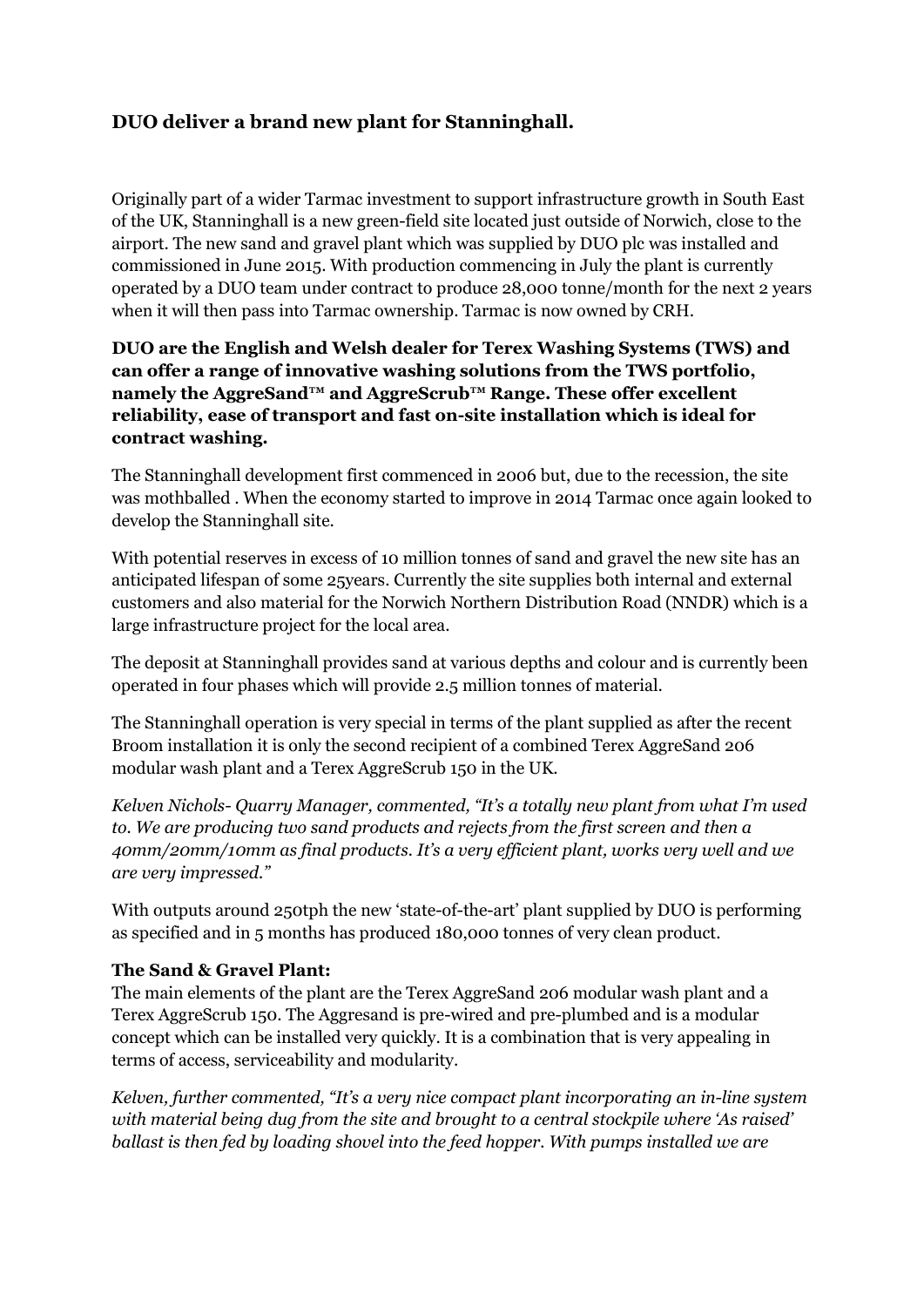## *responsible for the wash water going in and the dirty slurry water coming out of the plant in to the lagoons, so it's a very simple and effective set-up."*

The plant consists of a bespoke feed system which is fed by wheel loader via a vibrating grid; both the feeder including the vibrating grid are electric hydraulically powered. Material is then delivered onto the main inclined feed conveyor which is driven by two 11Kw electric motors and Bonfiglioli® gearboxes mounted on either side of the drive drum. This set up not only provides balance to the conveyor but also gives enhanced torque characteristics.

### **The AggreSand™ 206:**

The AggreSand™ 206 at Stanninghall is a three deck version which utilizes ten individually controlled spray bars on each deck. The two bearing screen is fitted with polyurethane modular media on all three decks. The top deck acts as a protection deck removing any material above 40mm. The middle deck is a 40mm passing deck while the bottom deck is split, 2mm and 5mm to produce the required two sands. Chute-work on the AggreSand™ 206 employs the now well tested dead-box system which results in rock on rock set-up which is proving to give excellent wear properties.

Currently the AggreSand™ 206 sand plant which consists of one 45Kw 250/200 pump and two G4-660mm cyclones is producing two clean in spec sands. A specially designed rubberlined catchbox allows blending to take place so that an acceptable coarse and fine sand ratio can be achieved. These sands are then delivered to separate radial conveyors and stockpiled. Any material between 5mm and 40mm is then fed by inclined conveyor to the AggreScrub™ 150 for scrubbing and removal of clay conglomerates.

### **The AggreScrub™ 150:**

The AggreScrub<sup>™</sup> 150 consists of an 8m hull fitted with two rotating shafts fitted with 30mm abrasion resistant blades. The blades convey the material from the feed end of the scrub to the aggregate rinsing/sizing screen. As the material travels through the hull the abrasive action of the aggregate as it collides with other aggregate (stone on stone) scrubs it clean and breaks up any clay conglomerates which are then floated off through the back of the AggreScrub<sup>™</sup>. Any organics such as roots or plastics are also floated off to be dewatered over the AggreScrub<sup>™</sup> 6 x 2 trash screen. Underflow from the trash screen is received in a catchbox under the screen and then gravity fed to the sump tank under the hull.

Scrubbed aggregate exits the main discharge of the AggreScrub™ 150 to a 12x5 part rinsing screen. The initial section of this screen is fitted with spray bars to rinse off any sand or grit residues produced during scrubbing. The rinsed grit is captured in a partial catchbox under the screen and is piped to the sump tank below the hull to join the trash screen underflows. This sump tank is fitted with a 100/100 centrifugal pump which pumps this dirty water back